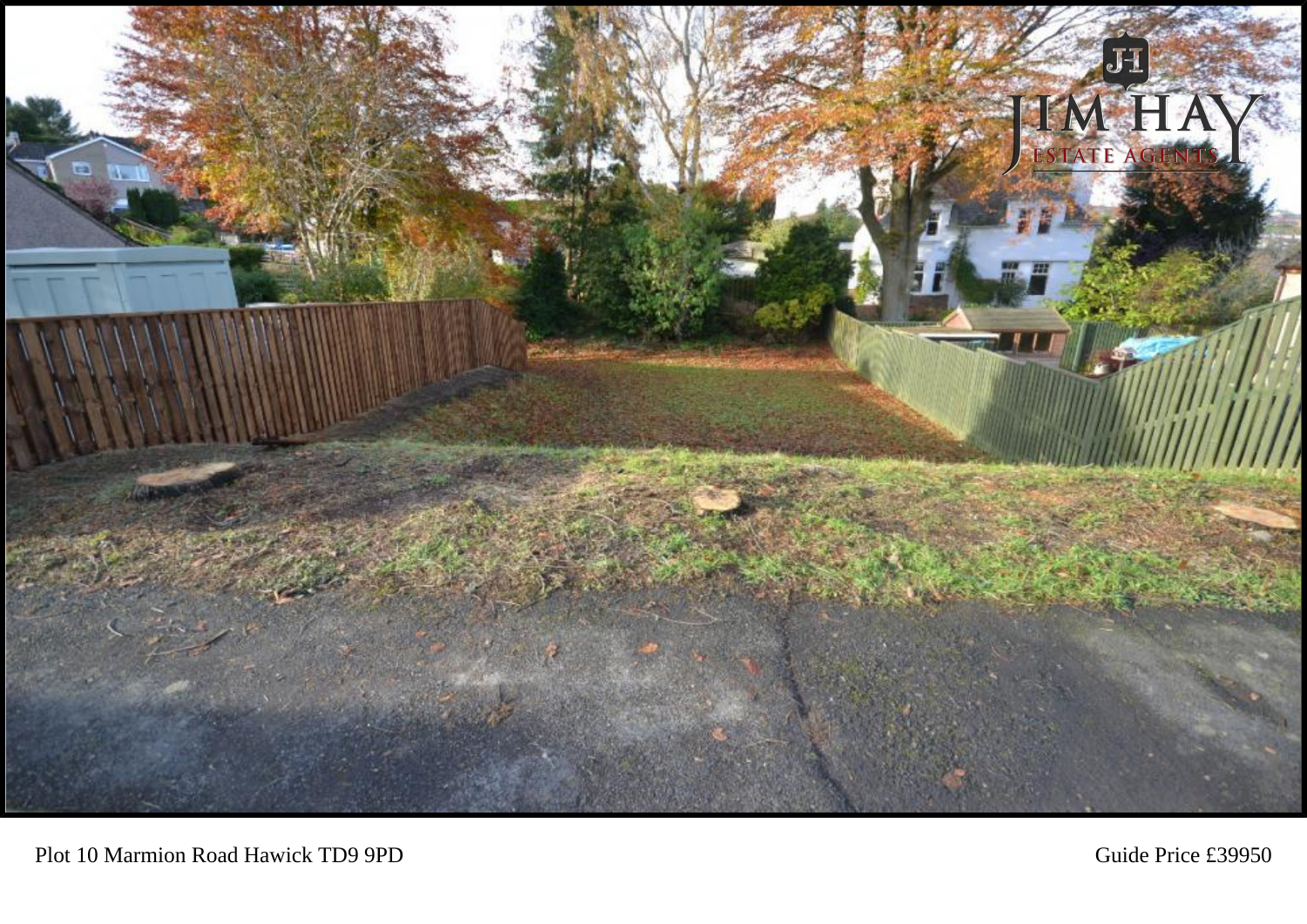## **Plot 10 Marmion Road Hawick TD9 9PD**

Rare opportunity to purchase a residential building plot for a 4 bedroom villa, located in an established quiet residential street.

The Planning in principal Ref is 16/00001/PPP.

A full set of approved plans are also available. The site has 2 parking spaces and a good sized garden.

Topographical and tree survey reports are available.

Drainage report and utility plans, including, electricity, fresh water, foul sewer and culvert locations.

## **What we like about this property**



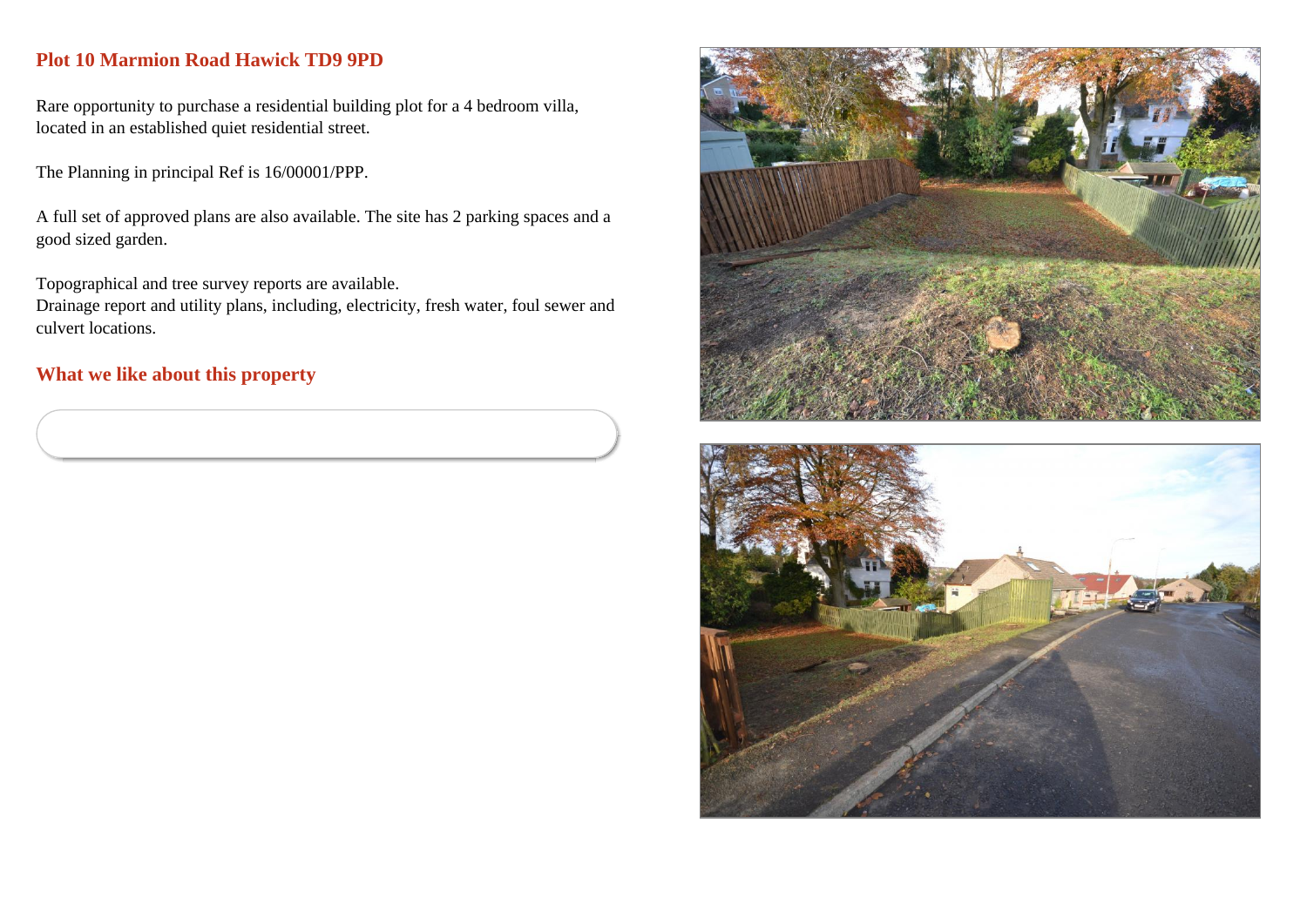